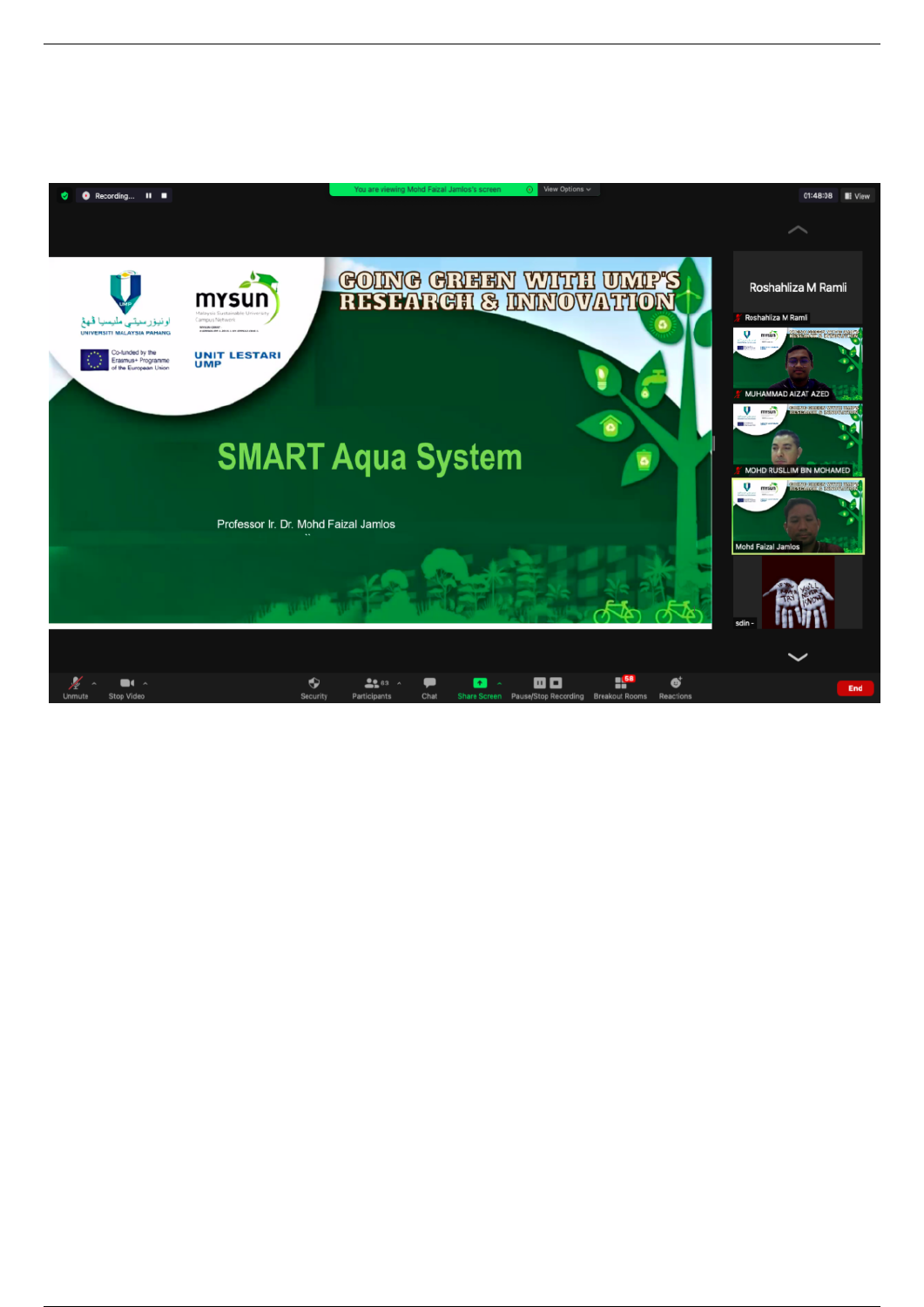

## **[General](/general)**

## **Going Green with UMP's Research & Innovation**

22 February 2022

KUANTAN, 22 February 2022 – The UMP Strategic Plan 2021-2025 through Strategic Objective-3 has emphasized the importance of exploring high-impact technologies that bring positive changes to the community.

Malaysia Sustainable University Campus Network Universiti Malaysia Pahang (MYSUN UMP) in conjunction with the Erasmus+Programme of the European Union is committed to supporting these strategic plan initiatives into reality.